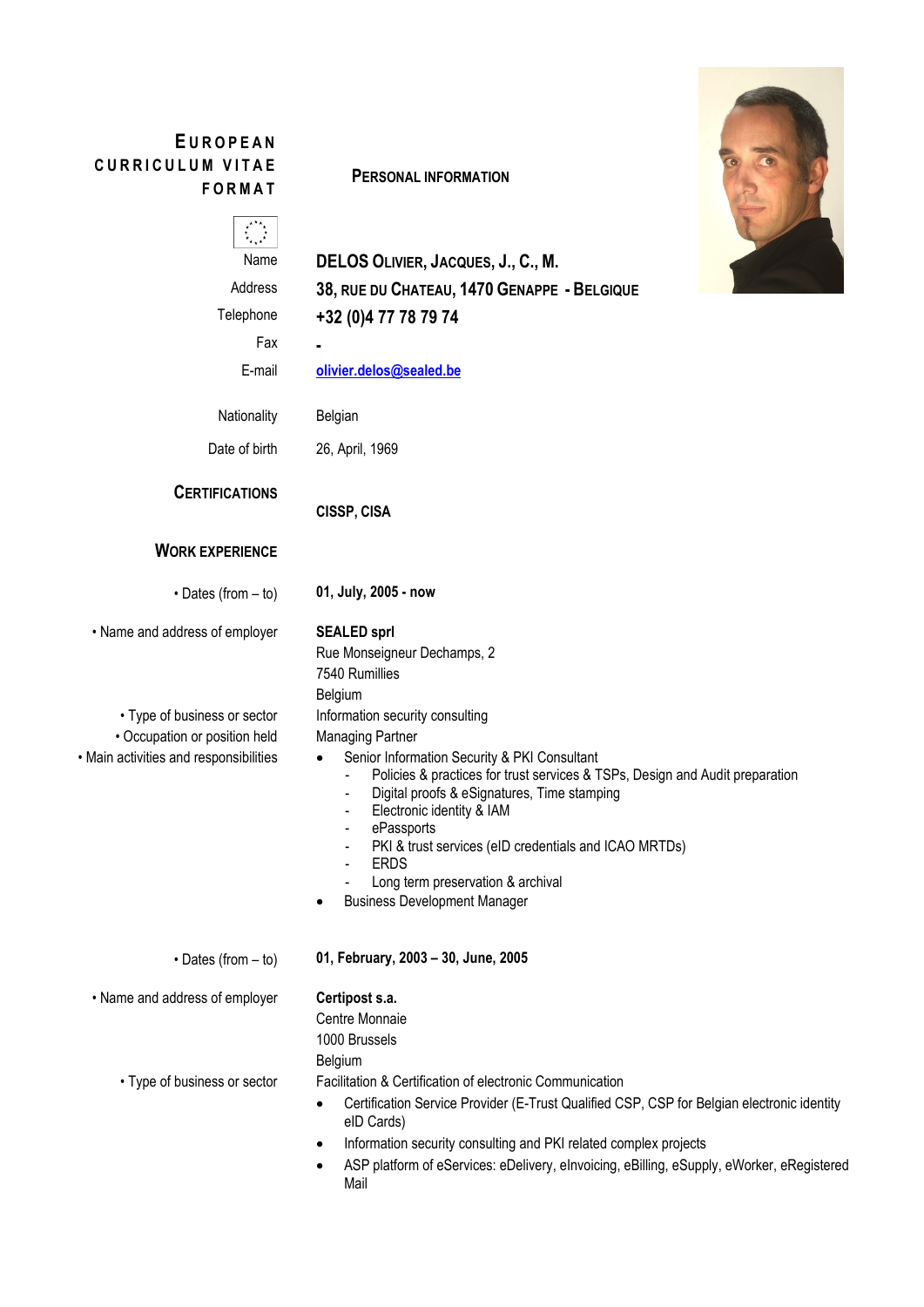• Occupation or position held Head of Trust Solutions *(15 persons) – Member of Certipost Management Team*

- Main activities and responsibilities Key player in the creation of Certipost, the subsidiary of Belgacom and The Post. Successful achievement of project milestones in accordance with agreed scope and objectives under very aggressive schedules.
	- Management of the whole eSecurity and Trust solutions department within Certipost. This department was responsible for on the one hand for (technical) product management of PKI and Trust services related solutions (including Timestamping services and Electronic Registered Mail services) and on the other hand for delivery of related complex projects among which in particular the Belgian electronic identity eID card (EUR 70 million project, PKI and smart card technologies). This included the provision of qualified certification services for the business market and for the Belgian citizen electronic identity (eID) cards.
	- Senior consulting in the area of PKI and Trusted Third Party Services, in both business and technological aspects and in compliance with relevant national and international legislation.
	- President of the Certipost (previously Belgacom) E-Trust Council, Policy Approval Authority instance of the E-Trust PKI (first Belgian Qualified Certification Service Provider).
	- Dates (from to) **01, April, 96 – 31, January, 2003 •** Name and address of employer **Belgacom s.a. (now Proximus s.a.)**

**•** Type of business or sector Telecommunication and multimedia

- Occupation or position held **•** Belgacom E-Trust Product Line Manager.
	- Belgacom E-Trust Product Manager Expert.

Bd du roi Albert II, 27A

1030 Brussels Belgium

- Main activities and responsibilities Senior Product Line Manager accountable for the study, design and realisation of the E-Trust line of Services (2000-2003).
	- Set-up and development of the Belgacom E-Trust product line and management of related products (20+ people), including definition of business plans. E-Trust was the first Certification Service provider to be recognised in Belgium for the issuance of Qualified Certificates (Genesis: 1996-1998, Launch: end 1998, Qualified: end 1999).
	- President of the Belgacom E-Trust Council, Policy Approval Authority instance of the E-Trust PKI.

# **•** Dates (from – to) **01, September, 1991 - 31, March, 1996**

**•** Name and address of employer **Université catholique de Louvain (UCL)**

Unité d'Informatique

Place de l'Université, 1

1348 Louvain-la-neuve

**Belgium** 

• Occupation or position held Assistant and Applied Researcher in cryptography

- Main activities and responsibilities Assistant at the Computer Science Department of the Université catholique de Louvain-la-Neuve (UCL).
	- o Teaching: Programming languages (Pascal, C, ADA), Databases.
	- Research: Information Security, Cryptography, Smart Cards.<br>○ Ph.D. student (March 94 April 96): Secure Multi-Authority C
	- o Ph.D. student (March 94 April 96): Secure Multi-Authority Cryptosystems.
	- Research done as a founding member of the UCL Crypto Group headed by Prof. J.-J. Quisquater.
	- December, 1992 January, 1993: Research stay in the group Business and Development Special Soft in the **Gemplus Card International** company: "Développement du kit d'environnement de la carte à micro-processeur MIMOSA"

**EDUCATION AND TRAINING**

• Dates (from – to) September, 1986 – July, 1991

- 
- 

**•** Type of business or sector Education and Applied research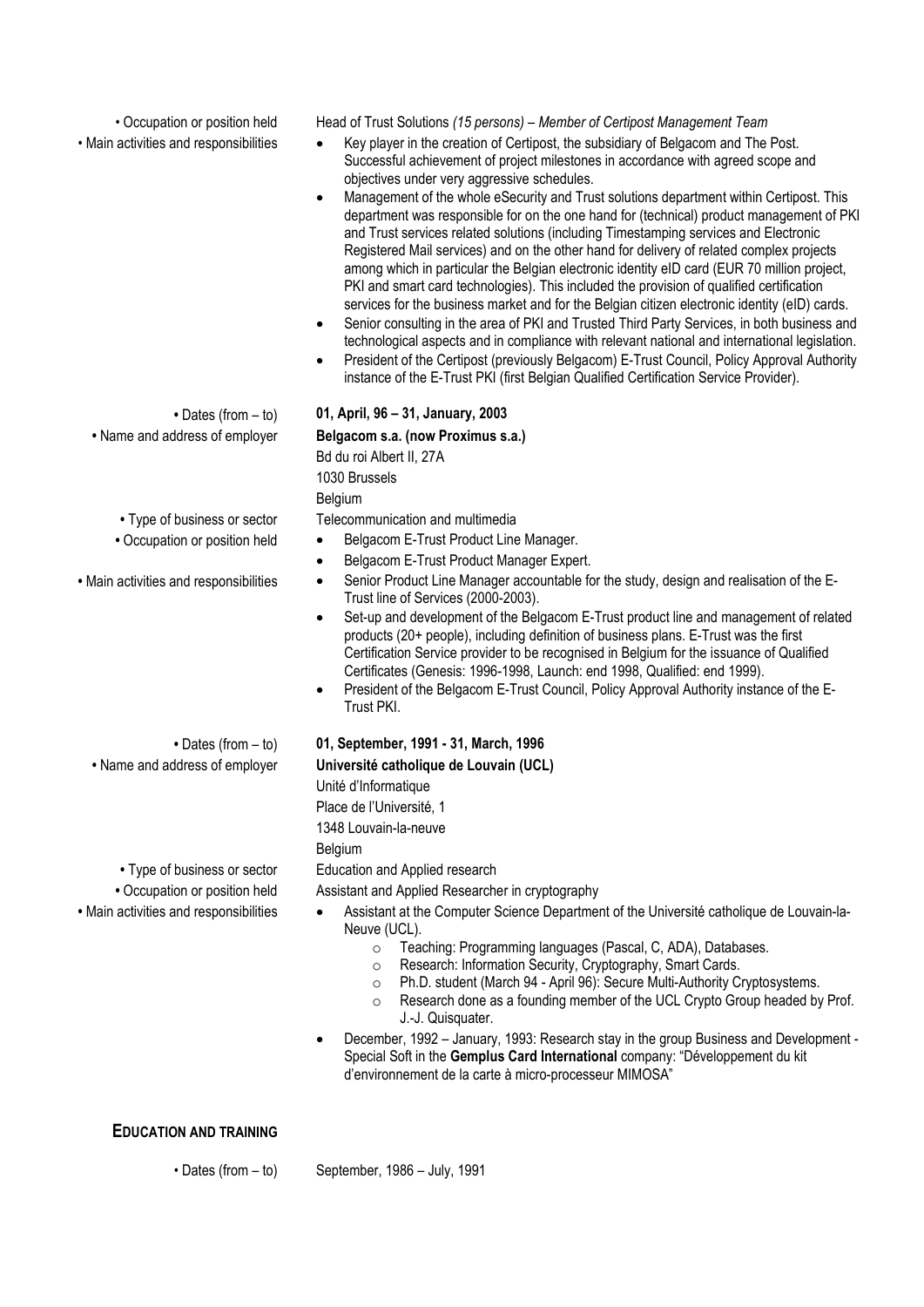• Name and type of organisation providing education and training

• Principal subjects/occupational skills covered

• Level in national classification (if appropriate) Cum laude

## **PERSONAL SKILLS AND COMPETENCES**

*Acquired in the course of life and career but not necessarily covered by formal certificates and diplomas*.

# MOTHER TONGUE **FRENCH**

## OTHER LANGUAGES

- Writing skills
- Verbal skills

# SOCIAL SKILLS

AND COMPETENCES

*Living and working with other people, in multicultural environments, in positions where communication is important and situations where teamwork is essential (for example culture and sports), etc.*

Université catholique de Louvain - Ecole Polytechnique Louvain-la-neuve, Belgium

- Polytechnic cursus. Computer Sciences specialisation.
- Master Thesis: **"Smart Cards".** Written when visiting the *Information Security Group* at the *Royal Holloway and Bedford New College*, University of London, as part of an ERASMUS inter-university exchange program (Feb. – May, 1991), under the direction of Prof. Mike Burmester.
- March, 1994 April, 1996: PhD research on *«* Secure Multi-Authority Cryptosystems *».* This PhD research has been carried out at the Microelectronics Laboratory of the University of Louvain under the direction of Professor J.-J. Quisquater.

• Title of qualification awarded M.S. degree in Computer Science Engineering (Ingénieur civil en Informatique) – June 1991

|                  | <b>ENGLISH</b> | <b>DUTCH</b> | <b>ITALIAN</b> | <b>SPANISH</b> | GERMAN | Русский язык |
|------------------|----------------|--------------|----------------|----------------|--------|--------------|
| • Reading skills | Fluent         | Good         | Average        | Β1             | Α1     | Α1           |
| • Writing skills | Fluent         | Good         | Average        | B1             | Α1     | Α1           |
| • Verbal skills  | Fluent         | Good         | Average        | B1             | Α1     | A1           |

## **Outstanding communication and presentation skills both written and oral**

- Redaction and presentation of formal project reports to top management
- Lecturer and papers accepted at Crypto'94, UCL university, Microsoft seminars, InfoSecurity 2003, Eurosec 2004, ISSE, CRID, EEMA Conferences, ASEAN CA-CA Interoperability 2010, EU-US electronic signature Workshop (McLean, USA) in February 2012, EFPE, ENISA Trust Service Forums, CA Days, Keio university (JP), etc. (see www.sealed.be/events.htm for complete list).
- Fluency to communicate technical messages to a non-technical audience

## **Ability to communicate/negotiate at different levels**

• Proven experience to communicate/negotiate at Executive level and with highly specialised IT staff

## **Effective leadership and team building skills**

- Proven experience in building and leading teams
- Conflict resolution skills and techniques
- Proven experience in providing motivation and coaching to team members
- Ability to motivate people under stress
- Ability to manage a team and to manage highly skilled IT people, a team of post sales project managers or a team of sub-contractors (developers, integrators …). Knowledge of engineering and operations matters.

## **Problem-solving and comfortable working with detail**

• Strong IT background allowing deep understanding of complex IT issues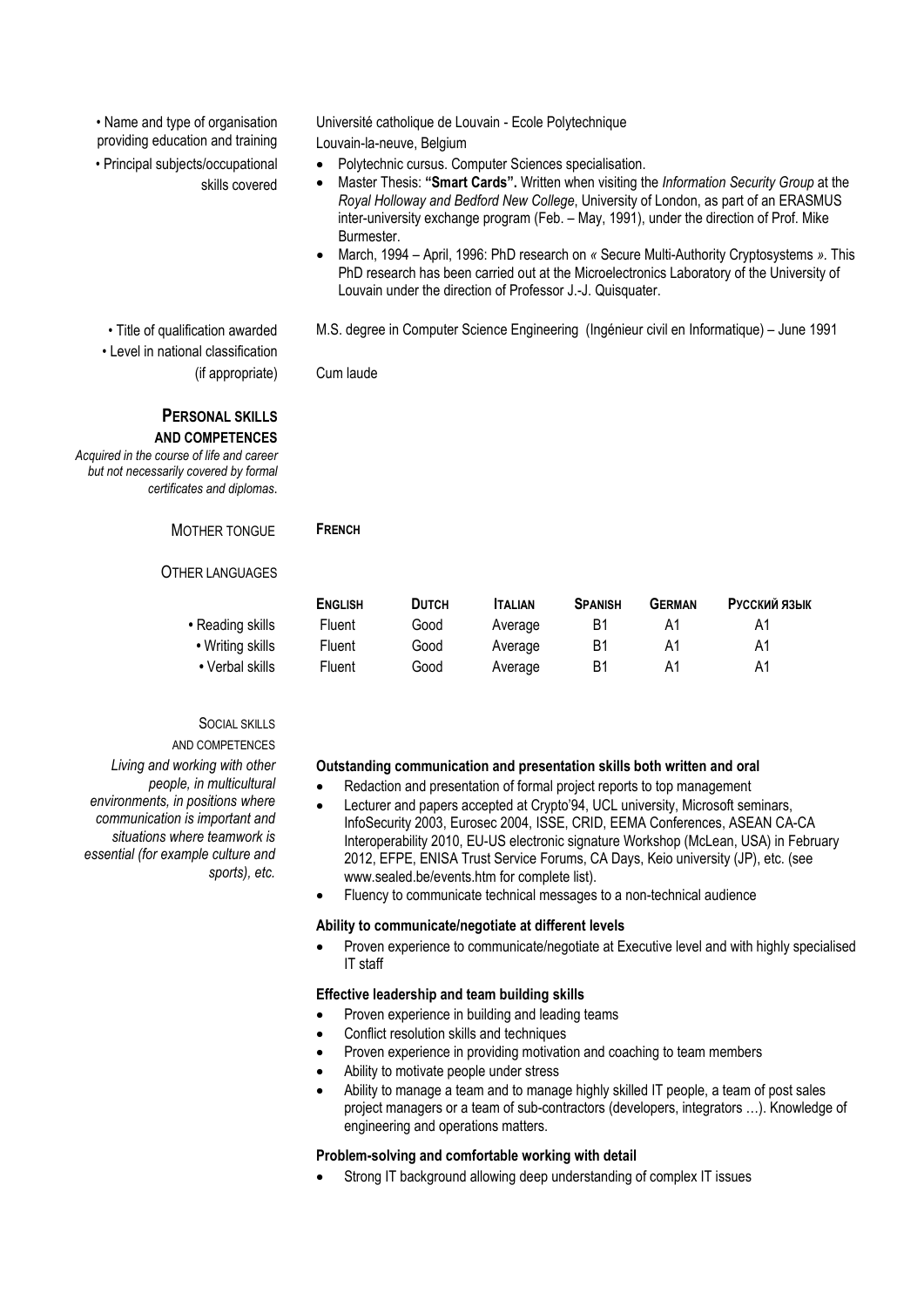### **Excellent analytical skills**

• Capacity to analyse complex environment

ORGANISATIONAL SKILLS AND COMPETENCES

*Coordination and administration of people, projects and budgets; at work, in voluntary work (for example culture and sports) and at home, etc.*

The below competences have been acquired in University assistant/research position, then in Belgacom, and Certipost, while leading in these both companies a multidisciplinary and multicultural team of product & complex project managers, and later in SEALED.

### **Leadership & coordination of people**

- Creation and lead of the Certipost Head of Trust Solutions (15 + persons), profit centre specialised in Trust services & solutions provisioning, complex project management and esecurity consultancy. This team was first set-up and developed in Belgacom as the E-Trust product line (20+ people). E-Trust was the first Certification Service Provider to be recognised in Belgium for the issuance of Qualified Certificates.
- Key player accountable for the creation of Certipost, the subsidiary of Belgacom and The Belgian Post.

#### **Project definition and planning**

- Solid experience of schedule and budget estimations on ICT (security) projects involving state-of-the-art technologies and complex task relationships
- Solid experience in Business Plans elaboration
- Critical path calculation, task prioritisation, etc.
- Experience of people selection (internal and external) and partner selection

## **IS Audit skills**

• CISA (Certified Information System Auditor) – CISA certification number: 0753217 – Date of certification: 23/02/2007.

### **Project control**

- Implementation of change management controls, e.g. Change Advisory Boards to manage client expectations
- Practical experience of project dashboard communication techniques
- Project management tools
- Process and procedures establishment

#### **Management of 3rd party suppliers**

- Experience of managing and negotiating strategic contracts (development outsourcing, quality reviews, etc.)
- Extensive experience of bid management (writing and evaluating IT & Business services proposals)

#### **Active participation to standardisation bodies**

- *EESSI Steering Group*  Former member of the EESSI Steering Group representing Belgacom and making the liaison with EURESCOM projects about Public Key Infrastructure issues.
- *ETSI - Recognised expert active in Standardisation on eSignatures, in particular in the following Specialist Task Forces (STF):*
	- *[ETSI STF 560](https://portal.etsi.org/STF/stfs/STFHomePages/STF560) "Standards for machine-processable signature policy formats and the global acceptance of European Trust Services" in charge of facilitating the global recognition and trust of EU PKI Trust Services, supporting eIDAS Regulation based on EU standards, thus enabling EU Trust services to operate not only within the internal European market, but also within the global market for trustworthy online services supporting PKI services for trust services such as web site authentication, electronic signatures and seals, code signing, secure email.*

*The STF is also in charge of specifying XML and ASN.1 formats for signature policies to allow the automatic processing of the relevant aspects defined by such a policy during the creation, augmentation and validation of digital signatures.*

*ETSI STF 425 & STF 457 "Electronic Signature Standardisation in Rationalised*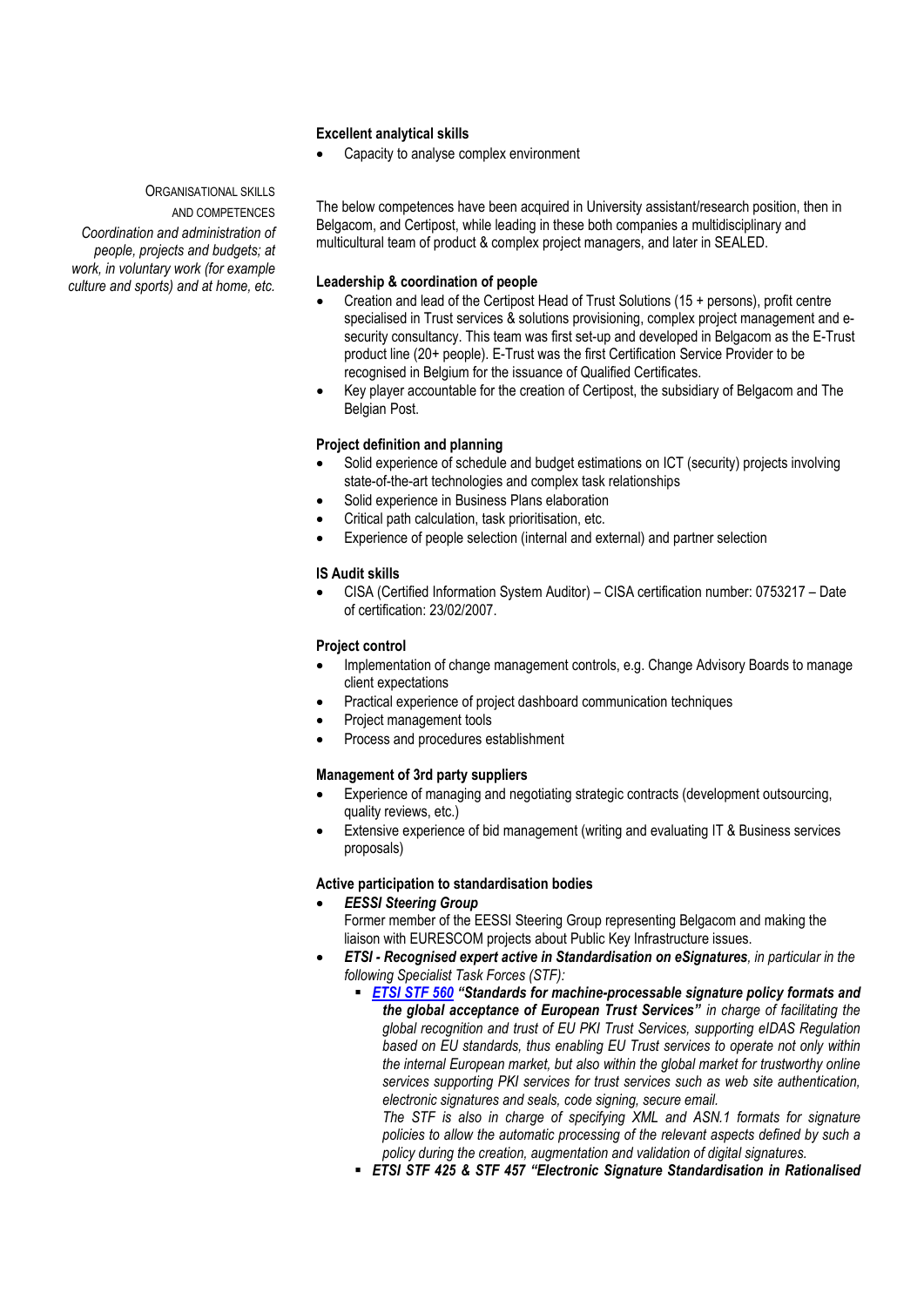*Framework"* aiming at defining a rationalised framework for electronic signature standards allowing business stakeholders to more easily implement and use products and services based on electronic signatures. Olivier Delos was the **leader** of STF 425 and is currently the **leader** of STF 457.

**[http://portal.etsi.org/stfs/STF\\_HomePages/STF425/STF425.asp](http://portal.etsi.org/stfs/STF_HomePages/STF425/STF425.asp) [http://portal.etsi.org/stfs/STF\\_HomePages/STF457/STF457.asp](http://portal.etsi.org/stfs/STF_HomePages/STF457/STF457.asp)**

- *STF 458 on "Signature Creation and Validation and Trusted Service Providers (TSP) supporting eSignatures".* Member of this STF covering standardisation aspects of signature formats and signature format baseline profiling, certificate profiles, signature policies, CA practices and assessment of these practices. Major sponsor of the ETSI signature format baseline profiles for XAdES (XML signatures), CAdES (CMS signatures), PAdES (PDF signatures) and ASiC (signature container). Work linked to the European Commission assignment with regards to CD 2011/130/EU.
- *Editor of TS 119 612 - Trusted Lists*
- *Editor of TS 119 615 - Trusted Lists; Procedures for using and interpreting European Union Member States national trusted lists*
- *Editor of TS 119 172 - Signature Policies (Part 1, Part 4)*
- *Editor of TS 119 403-3 - Trust Service Provider Conformity Assessment; Part 3: Additional requirements for conformity assessment bodies assessing qualified trust service providers against the eIDAS Regulation requirements*
- *ETSI STF 427-QF2 on "Interoperable Qualified Certificate Profile" and ETSI STF 427-QF3 on "developing a technical specification specifying how to verify a digital signature within a given policy context"* that includes the support of Trusted Lists; both subjects being fully in line with the topics covered by ITT MARKT/2011/047/EC. Olivier Delos was a **member** of both QF2 & QF3 task forces. He was also an active **contributor** to both ETSI STF 427-QF1 on *"General Guidance and Requirements on Certificate Service Provider (CSP) conformity assessment"* and ETSI STF 427-QF4 on *"Signature Algorithm Maintenance".*
	- **[http://portal.etsi.org/stfs/STF\\_HomePages/STF427/STF427.asp](http://portal.etsi.org/stfs/STF_HomePages/STF427/STF427.asp)**
- Member of the ETSI Specialist Task Force (STF) 155 at the origin of the ETSI TS 101 456 technical standard, about "Policy requirements for certification authorities issuing qualified certificates", January-June 2000.

#### **International Mutual Recognition Technical Working Group (IMRT-WG)**

Olivier is a member of the International Mutual Recognition Technical Working Group (IMRT-WG) lead by the Keio University (Japan) and that will address the technical aspects of international mutual recognition of trust services **(2018 - …)**

*REFERENCES*

#### **Major projects references**

- o **ENISA, the European Union Agency for Network and Information Security (2016 - …)** *Supporting activities in the area of electronic identification and trust services:* Following the publication of the eIDAS Regulation (EU) No 910/2014 on electronic identification and trust services for electronic transactions in the internal market and repealing Directive 1999/93/EC, a set of secondary and coregulatory acts had to be published in order to provide technical guidance on how to implement the specific provisions of the eIDAS Regulation. In the trust services part of eIDAS, the European Commission decided to publish only the mandatory ones. ENISA was working in 2016 on a concise set of technical guidelines implementing the eIDAS Regulation in the non-mandatory articles, for voluntary use of all stakeholders, including Trust Service Providers, Supervisory Bodies and Conformity Assessment Bodies. SEALED, leading a consortium (including DLA piper UK L.L.P., TrustCore, itrust consulting and 3xA Security), is project leader, and main editor of several of these quidelines, including
	- Guidelines on initiation of qualified trust services,
	- Guidelines on supervision of qualified trust services,
	- Guidelines on termination of qualified trust services,
	- Report on recommendations Towards a harmonised Conformity Assessment Scheme for QTSP/QTS, and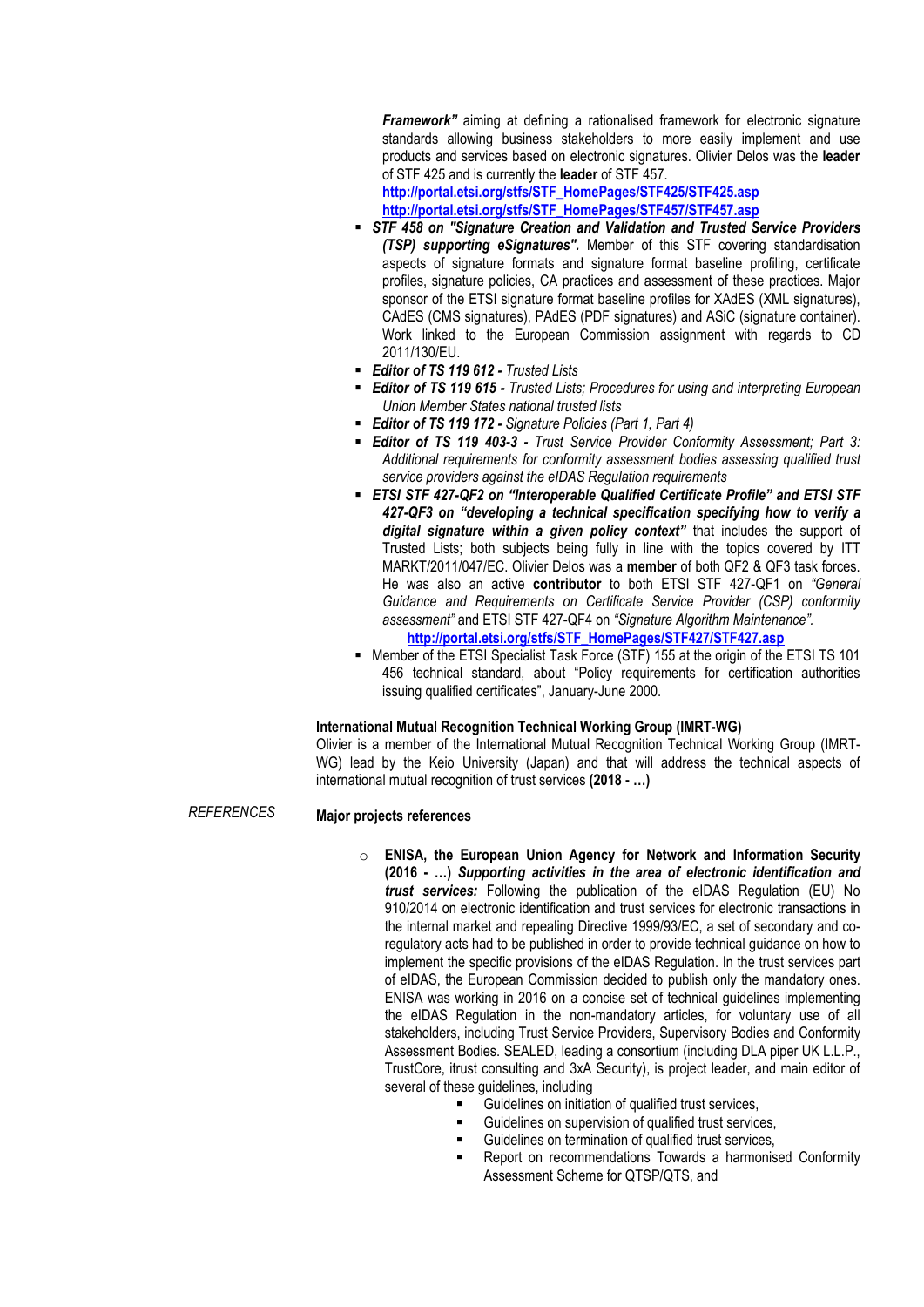- Report on assessing the Eligibility of ETSI TS 119 403-3 for referencing in an eIDAS implementing act.
- **Security Framework for TSPs;**
- Security Framework for QTSPs;
- Recommendations for QTSPs based on Standards;
	- Assessment of QTSPs.

<https://www.enisa.europa.eu/topics/trust-services?tab=publications>

- o *Governments (EU, Africa, Middle East) (2005- …):* setting-up of national PKI (for issuing citizen and foreigner identity cards and passports).
- o *Governments (EU, Africa, Middle East) (2005- …):* setting-up of governance models and supervision schemes for the TSPs.
- o *Consulting for West African Government with regards to the set-up of a National PKI for the issuance of digital certificates and providing timestamping services in the context of eID and ePassports (2017).* **Together with its** local partner (main contractor), SEALED is collaborating to the set-up of a national PKI scheme supporting electronic identification, electronic signature, and electronic passports, including international recognition aspects.
- o **ADOBE (2016-2017): consulting in the framework of the AATL program revision**
- o **Major bank (2015 - …):** Assessment of the legal value of diverse electronic signature tools. SEALED analyzes the solutions and the requirements for successfully passing the audit against European Regulation and standards on trust services.
- o *Consultancy provided to the European Commission (DG DIGIT & DG CNECT) regarding policy and technical aspects of the implementation and the revision of the eIDAS Regulation (EU) 910/2014 on electronic identification and trust services for electronic transactions in the internal market (2014 - …) as well as regarding Connecting Europe Facility (CEF) e-Signature and e-Delivery building blocks (2014 - …).*
- o **Setting-up of PKI in diverse EU countries and support to their supervision for the issuance of qualified certificates (2005- …)**
- o *Consulting for the European Commission (DG CONNECT) - "Study to support implementation of a Pan-European framework on electronic identification and trust services for electronic transactions in the internal market (SMART 2012/0001)" (Jan. 2013 - Dec. 2015)*. Together with its partners (time.lex, PwC, Studio Notarile Genghini, Security4Biz, Nick Pope and DLA Piper, main contractor), SEALED is collaborating to a study financed by the European Commission, aiming to
	- Monitor the take-up of electronic identification and trust services in Europe including e-signatures.
	- Provide legal and technical input (including standardisation) to devise the foreseen secondary legislation of the Commission proposal for the Regulation EU n°910 / 2014 on electronic identification and trust services for electronic transactions in the internal market.
	- Propose a communication and awareness raising activities to promote the uptake of trust services in EU.

More information on: [http://ias-project.eu.](http://ias-project.eu/)

- o *Consulting for the General Council of Europe (2014-2017):* as subcontractor of STERIA (main contractor), SEALED is collaborating to the set-up of the General Council of Europe PKI, in particular SEALED works on the design of the CAs key ceremonies and on the CPs and CPS documents establishment.
- o *Consulting for the Belgian French and German speaking lawyers'bars (2014- 2015):* support to the selection of an adequate professional signing and authenticating card for the lawyers.
- o *Consulting for a major assurance company (2015-2016):* support to the selection of a solution for dematerialization of certain workflows requiring the qualified cosignatures of broker and customer.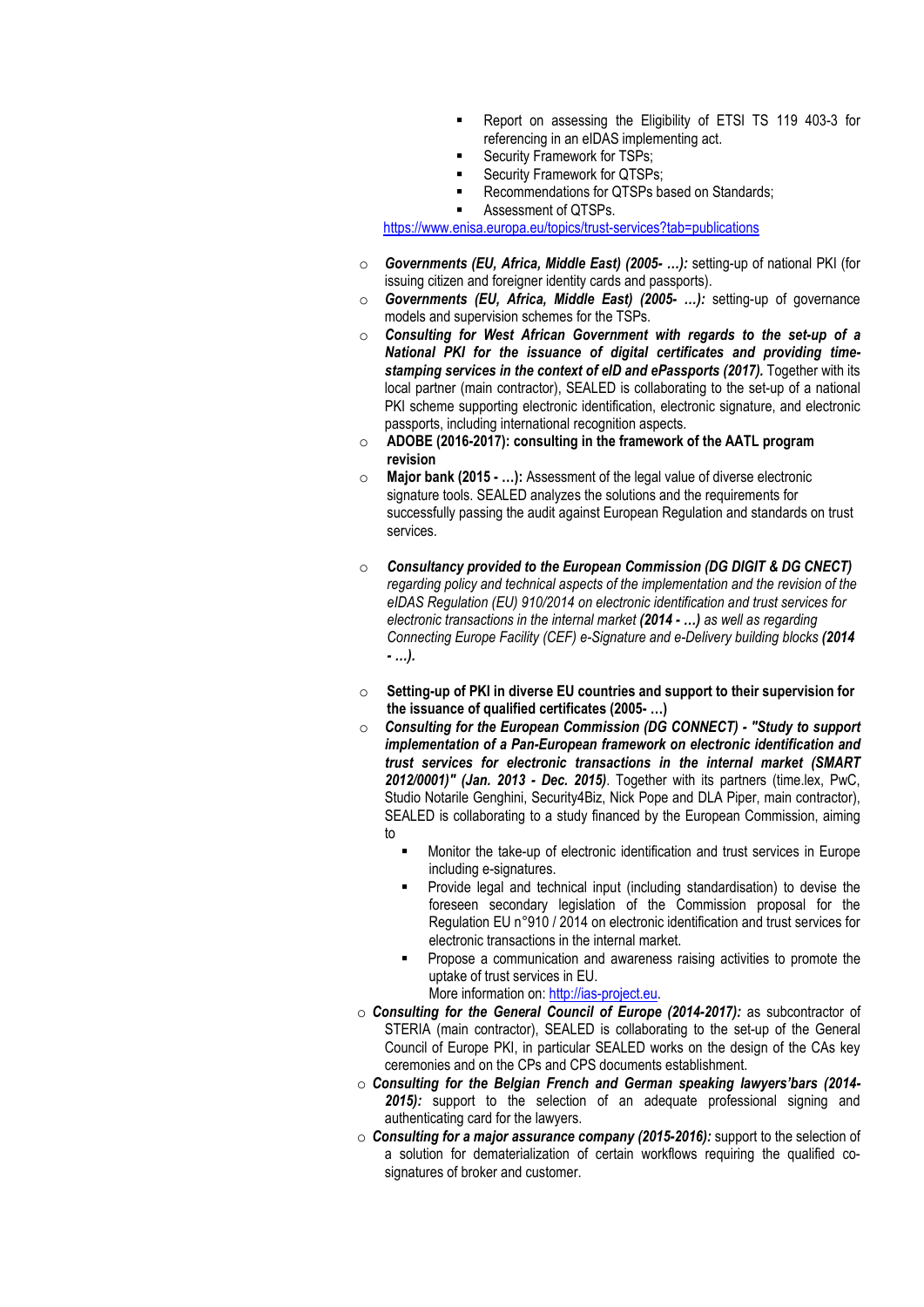- o *Consulting for a Middle East Government with regards to the set-up of a CSPs Licensing Scheme for the licensing of certification service providers issuing digital certificates and providing time-stamping services (May 2012 - March 2013)*. Together with its local partner (main contractor), SEALED is collaborating to the set-up of a national Licensing Scheme for the licensing of certification service providers issuing digital certificates and providing time-stamping services.
- o *Support to the design of the electronic signature solutions for the Flemish government (2015- …)*
- o *Consulting for the European Commission (DG MARKT) - Studies MARKT/2011/057 (2012 - 2013), MARKT/2012/087 (2013-2014) and MARKT/2014/039 (2014-2015):* Together with its partners (Universitat Politècnica de Catalunya - UPC, Barcelona, Spain and 3xA Security AB, Sweden), SEALED is assisting the EC with regards to the analysis of Trusted Lists (TLs), as defined by Commission Decision 2009/767/EC amended by CD 2010/425/EU and by CD 2013/662/EU, and to the monitoring of the developments and enhancements of the TLManager software (see [http://joinup.ec.europa.eu/software/tlmanager/home\)](http://joinup.ec.europa.eu/software/tlmanager/home) and<br>the SD-DSS signature creation and verification software (see the SD-DSS signature creation and verification software (see [https://joinup.ec.europa.eu/software/sd-dss/home\)](https://joinup.ec.europa.eu/software/sd-dss/home) both funded by the EC.
- o *Consulting for the European Commission (DG INFSO) - "Study on an electronic identification, authentication and signature policy (IAS)" (May 2011 - Nov. 2012)*. Together with its partners (time.lex, PwC, Studio Notarile Genghini, and DLA Piper, main contractor), SEALED collaborated to a study financed by the European Commission, aiming to study the feasibility of a comprehensive EU legal framework for identification-related electronic credentials required to secure electronic transactions (including ancillary services). The work was undertaken in the form of four tasks with several accompanying deliverables, which may serve as building blocks for future Regulation on electronic identification and trust services for electronic transactions in the internal market. Details on [http://iasproject.eu/home.html.](http://iasproject.eu/home.html)
- o *Consulting for the European Commission (DG MARKT) - Study MARKT/2011/047/E (Sep 2011 - Jun 2012)* conducted by SEALED and its study partners (Universitat Politècnica de Catalunya - UPC, Barcelona, Spain and 3xA Security AB, Sweden and ETSI, France) with regards to the analysis of Trusted Lists (as defined by Commission Decision 2009/767/EC amended by CD 2010/425/EU). This study aimed to provide the European Commission with assistance in:
	- Task 1. Analysing Member States Trusted List (TL). This task consisted in a semantic analysis of existing Member States implementations of TL's and identifying compliance with Decision CD 2009/767/EC amended by CD 2010/425/EU with regards to the content of the TL entries and in particular the topology of the supervised or accredited certification services (e.g. identification of the correct Sdi(s) to be listed – root or direct issuing service, required extension values for compensating lack of information of certificates, need for listing CRL/OCSP associated services, etc.) and identifying errors that inter alia lead to difficulties of using these lists for cross-border signature validation.
	- Task 2. Collecting and assessing Certification Authorities/Qualified Certificates topologies and sampling certificates.
- o *Consulting for the European Commission (DG INFSO) through the Cross-Border Interoperability of eSignatures (CROBIES) study – August 2008-June 2010:* **SEALED**, together with Siemens and time.lex, performed for the European Commission a study analysing the actions necessary to a truly interoperable crossborder use of Qualified Electronic Signatures. The objective of the project was to analyse the requirements in terms of cross border use of electronic signatures to establish a general strategy based on common requirements aiming at cross border interoperability of qualified electronic signatures and advanced electronic signature based on qualified certificates. This study was based on and take into account the relevant provisions of Directive 1999/93/EC of 13 December 1999 on a Community framework for electronic signatures and their national implementation as well as the standardisation work based on the Directive.

On the basis of the existing work and studies, the Study provided for each of the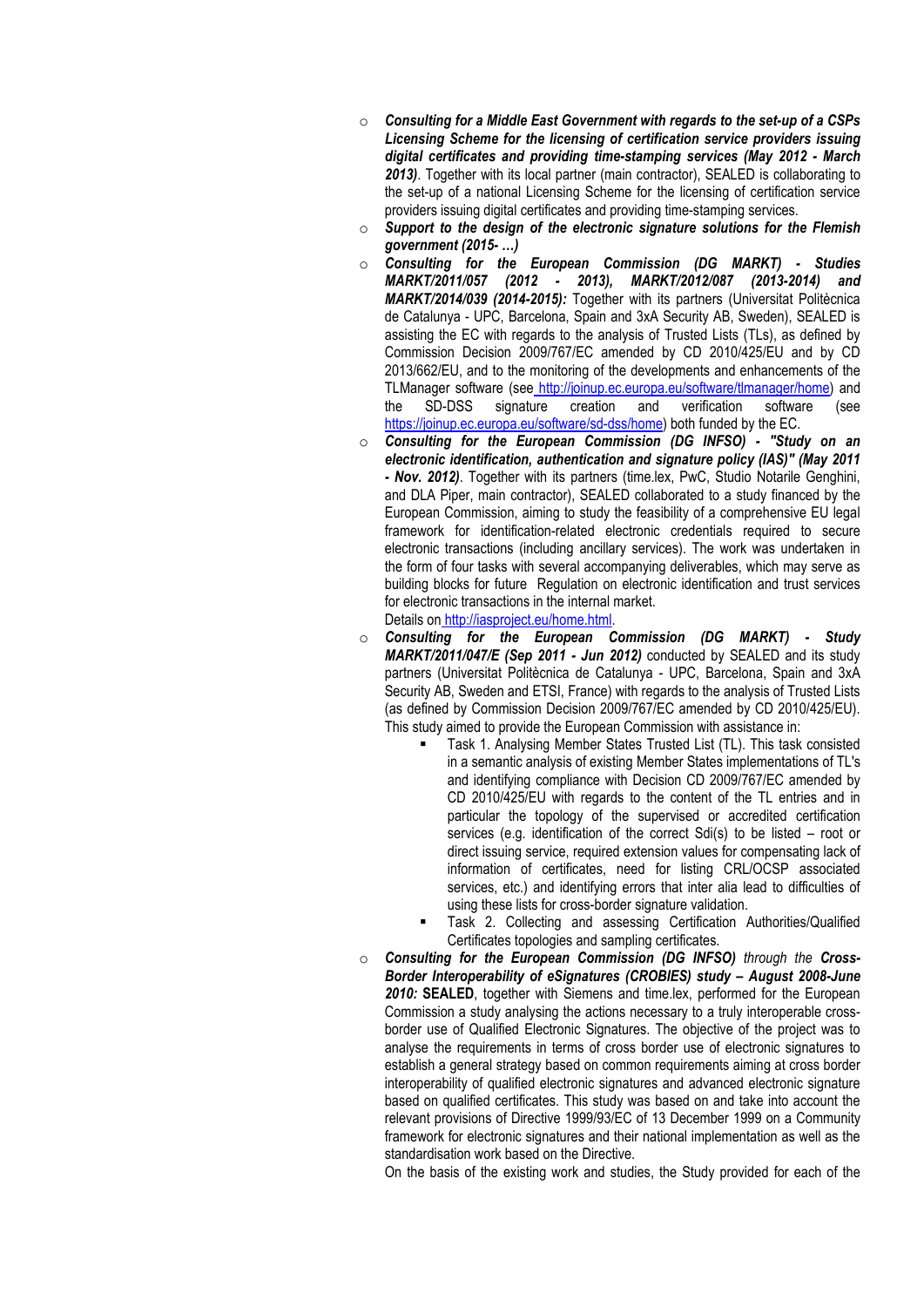defined work packages (supervision/accreditation status list of Qualified Certification Service Providers established in EU Member States, Advanced Electronic Signature reference format(s), Qualified Certificate Profile, SSCD profile, Supervision scheme common minimum requirements), an assessment of the existing situation, the common target and an implementation plan to achieve the target.

The results of the Study shall be taken into account as input for the Mandate M460 from the EC to the European Standardisation Organisations CEN, CENELEC and ETSI in the field of Information and Communication Technologies applied to electronic signatures, 7 January 2010.

The study contributed significantly to the technical specifications and annex of Commission Decision 2009/767/EC of 16 October 2009 setting out measures facilitating the use of procedures by electronic means through the 'points of single contact' under Directive 2006/123/EC of the European Parliament and of the Council on services in the internal market. OJ L 299 of 14.11.2009, p. 18 and to Commission Decision 2010/425/EU amending Commission Decision 2009/767/EC. These Decisions establish namely the mutual recognition of Advanced electronic signatures based on Qualified Certificates (AdES<sub>0C</sub>) and Qualified electronic signatures (QES) as well as the provisions for Member States' Trusted Lists. For more information:

[http://ec.europa.eu/information\\_society/policy/esignature/crobies\\_study/index\\_en.ht](http://ec.europa.eu/information_society/policy/esignature/crobies_study/index_en.htm) [m](http://ec.europa.eu/information_society/policy/esignature/crobies_study/index_en.htm)

- o *Consulting for the European Commission (DIGIT) regarding the set-up of an Electronic Signature Services Infrastructure (ESSI) - ongoing.* Consulting activity for the Directorate Informatics (DIGIT) regarding the *collection of the common requirements* regarding the use of electronic signatures within the European Commission in its move towards eCommission, the *definition of the ESSI conceptual framework* on both aspects of PKI certification and related services and on the required centralized eSignature creation and validation services, the *establishment of the detailed specifications for the ESSI Platform* and *advices for the eProcurement process and refinement of the specifications***.**
- o eSignatures **experts** in the context of the *EU-CHINA Information Society Project (2008-2009)* with the aim to provide advices on successful and interoperable eSignature implementation models.
- **"Best Practice for Applications using the [Belgian] electronic Identity Card (eID)" (2008)**: Key player in the set-up of the DIS (Digital Identity Standards) initiative around the Belgian eID card, aiming to help organisations to develop trustworthy eID applications and aiming to issue a best practices standard for these purposes in association with Deloitte, Ernst & Young, Integri, Protiviti, time.lex and Microsoft.
- o *European Commission Study on Standardisation Aspects of electronic Signatures (2007):* Consulting for the DG INFSO. Based on the effective use of eSignatures and related EU standards, this study analysed the "legal requirements / standardisation" model proposed by the Directive and provided the information and assessment needed for a possible review of the needs for standardisation in this context and to design new standardisation tasks that will serve in future to establishing trust in e-transactions/e-services. Recommendations have been made in terms of legal, standardization and marketing tasks, as well as quick-wins for the effective mutual recognition of Qualified Electronic Signatures. [\(http://ec.europa.eu/information\\_society/eeurope/i2010/esignature/index\\_en.htm#St](http://ec.europa.eu/information_society/eeurope/i2010/esignature/index_en.htm#Standardisation_aspects) [andardisation\\_aspects\)](http://ec.europa.eu/information_society/eeurope/i2010/esignature/index_en.htm#Standardisation_aspects).
- o *European Commission Study on User identification and authentication methods in e-payments (2007):* Consulting for the DG MARKT in order to provide a study on a User identification and authentication methods in e-payments. In particular, the market evolution and new perspectives around such techniques, is at the heart of the study.
- o *European governmental institutions (two countries) – (2005-ongoing):* Consulting in the context of the writing and issuing of RFPs related to the provision of PKI-based certification services in the support of electronic identity cards and ICAO compliant Machine Readable Travel Documents (MRTDs).
- o *International organisation in the energy sector (EU)***:** contribution as a sub-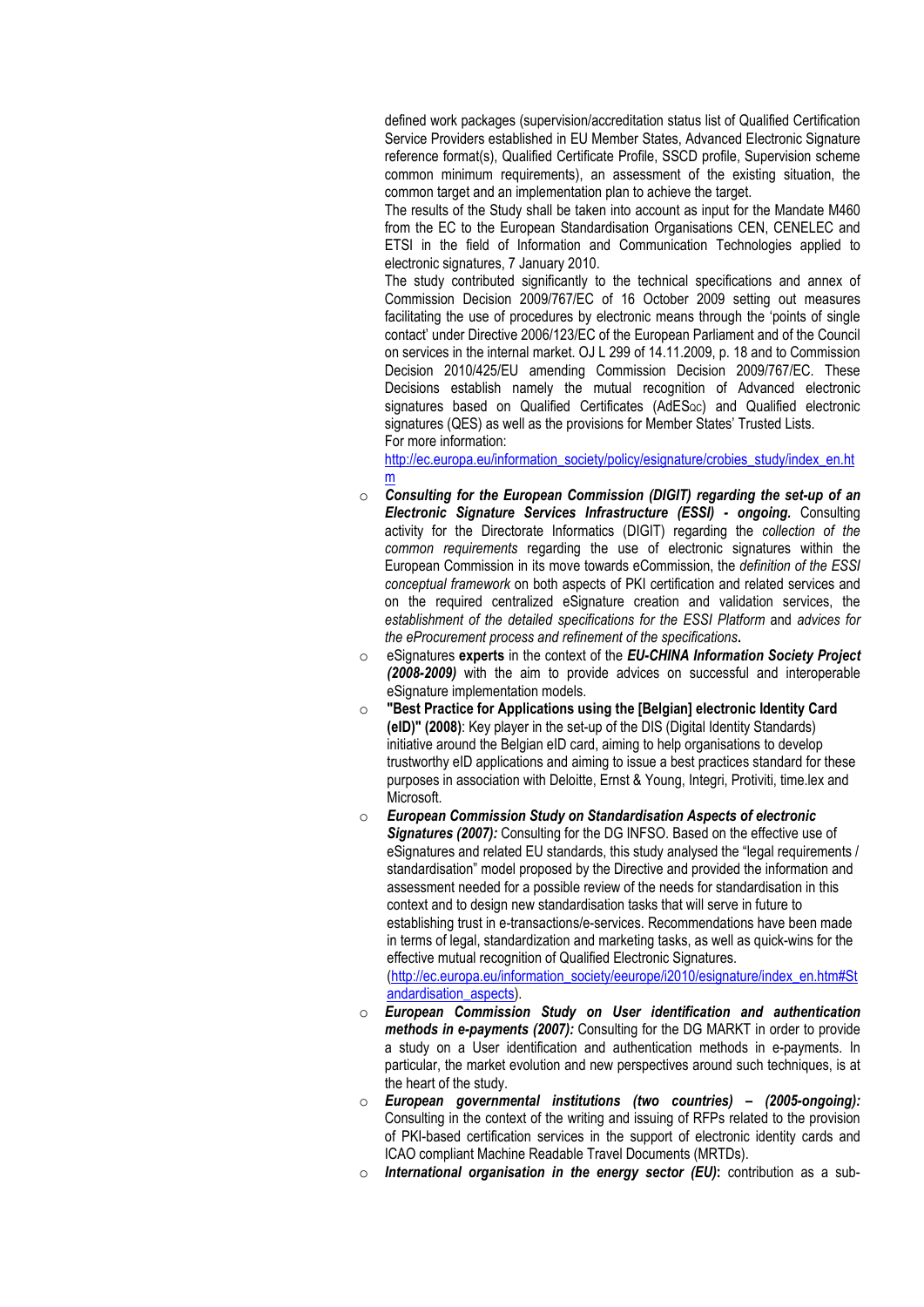contractor to the pre-study of the PKI framework for this organisation and in particular to the Certification Practice Statements principles and to the establishment of directives related to the usage of the PKI services, and in particular, the use of electronic signatures and the associated supporting trusted services.

- o **Ministerie van Vlaamse Gemeenschap (BE)***:* contribution to the establishment of directives related to the usage of the PKI services within the Ministerie van Vlaamse Gemeenschap and in particular the use of electronic signatures and the associated supporting trusted services.
- o **Belgian Federation of Notaries:** audit of compliance of the notaries' signature application with the Belgian law on electronic signature (transposition of the 1999 Directive on electronic signature).

## **Before the creation of SEALED:**

## o **Belgian electronic identity card (eID)**

- Bid management and senior PKI consultant for the FedPKI project (Belgian Federal PKI study);
- Project Sponsor for the set-up of the new Belgian electronic Identity (eID) cards and the related BelPIC project (Registration Authorities network). Successful achievement of project milestones in accordance with agreed scope and objectives under very aggressive schedules. Budget: 16 Mio€
- o **Brussels Order of French Lawyers, Belgian National & European Commission** For all these prestigious customers, E-Trust provided customised Certification Services allowing them to benefit from dedicated certificate profiles, and customised issuing procedures in which they can take an active part as Registration Authority.
- o **e-Government solutions**

Establishment of Certipost E-Trust as an authorised supplier of (qualified) digital signatures allowing owners to access to Belgian Federal Service Finance and National Social Security e-government applications requiring implementation of digital signatures (such as Dimona, DMFA, Intervat, FinProf, NCTS, etc.).

## o **Carenet network – Healthcare (Belgium)**

In the healthcare sector, E-Trust were at the origin of the provision of the secure communication software for the Carenet network underlying all automated electronic communications between Belgian hospitals and Belgian Insurance Organisations.

## o **LuxTrust (Luxembourg)**

As direction sponsor and senior consultant, main contributor to the study aiming to identify the possibilities to create, in the Grand-Duchy of Luxembourg, a certification services centre that complies with the specific needs of both public and private sectors related to the e-identity provisioning, securing of information exchanges, electronic commerce and electronic signature.

## o **Dematerialisation**

In this area, Olivier has driven the complete realisation of the electronic Registered Mail platform of Certipost introducing business implementation of signature policies.

## o *European Commission IDA-2001 PKI II (Framework contract ENTR/01/032-IDA-2001/PKI II)*

 *Certification Service Provision for Administrative Networks:*  The scope of the project was to provide certification services for Close User Groups within the European Commission Administrative Networks, mainly supporting the secure exchange of e-mails, and as a generic service within the IDA programme.

## *European Commission IDA Bridge Gateway CA Pilot:*

The scope of the "European IDA Bridge/Gateway CA", under the IDA II program, is to supporting the interoperability within the electronic communications between the different European DGs and Member State Administrations. As within the European Administrations, different PKI hierarchies exist, the aim of the European IDA Bridge/Gateway CA is more specifically to ensure that these different PKI hierarchies get interoperable with each other, as well on legal, procedural and technical levels.

The chosen method to obtain this interoperability under the European IDA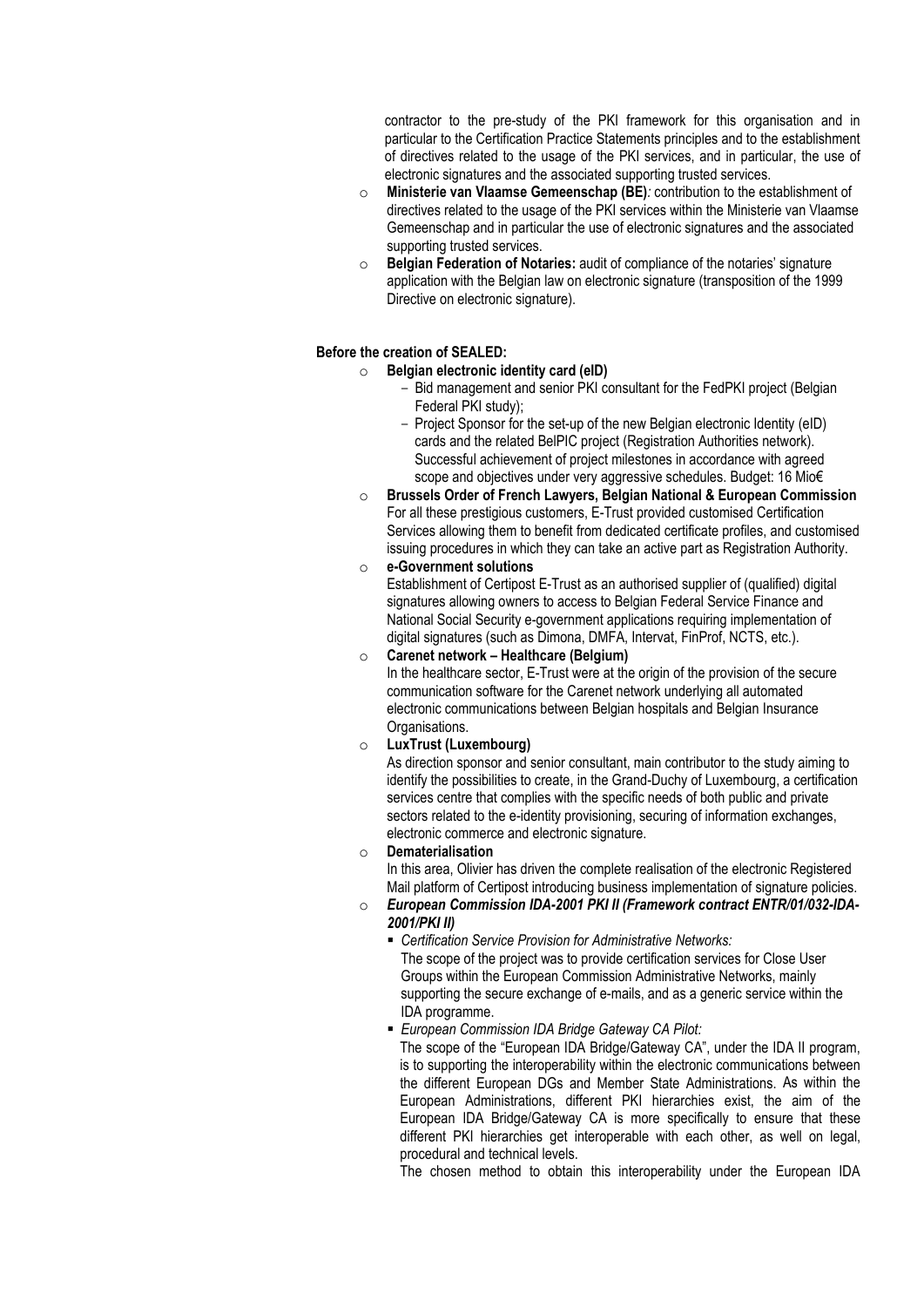Bridge/Gateway CA is the usage of so-called "Trust Service Provider Lists" (TSL) according to the ETSI TS 102 231 framework.

Olivier was main contributor to the writing of the Policy scheme and managerial structure of the proposed Bridge Gateway CA scheme, as well as the author of most of the recommendations.

o *European Project OPARATE* 

This project was conducted as part of a European Commission program (ETS) to assist in the realisation of practical pan-European information security solutions. The project was looking at operational and architectural aspects of so-called Trusted Third Party services. These are services provided to support users in exchanging information securely between each other. Belgacom was acting as a TTP service provider throughout the OPARATE main field trial dedicated to digital signatures. Olivier Delos was the OPARATE project leader when in charge at Belgacom.

## **Other organisational skills**

- Result driven and quality minded
- Ability to manage very complex situations at high level
- Able to think abstract and translate the abstract matter to concrete
- Combination of a highly requesting job with a family life with two children

TECHNICAL SKILLS AND COMPETENCES *With computers, specific kinds of equipment, machinery, etc.*

**Certified Information Systems Security Professional (CISSP):** CISSP certification number 82518 – Date of certification: 01/12/2005. Current status: valid.

**Certified Information System Auditor (CISA):** CISA certification number: 0753217 – Date of certification: 23/02/2007. Current status: valid.

## **Practical expertise of IT security technologies and techniques**

- More than twenty-five (25+) years of strong expertise in ICT and e-security business, technologies & technical aspects, including all related domains such as
	- telecommunications, IT technology and Internet, especially PKI based & cryptography. o Public Key Infrastructures (PKIs), Timestamping, cryptography, PKCS standards,
		- S/MIME messaging, smart cards technologies, CryptoAPI, Hardware Security Module
		- $\circ$  Legal implications and business implementations of digital signature (Qualified signatures, Qualified certificates, SSCD, long term e-proof validity, etc.) and cryptography
- Twenty (20) years of practical experience in the field of consulting services in ICT security for eGovernment applications

## **Solid understanding of current e-business technologies**

SSL/TLS, LDAP, OCSP, Smart Cards, TSL (trusted lists), etc.

## **Solid understanding of e-business supporting infrastructure**

- Windows NT/2000, Unix, TCP/IP.
- Databases, SQL, Oracle.

## **Other competences**

- Excellent synthesis skills: ability to explain complex matters in an easy and understandable manner and to write it as answer to RFPs.
- Excellent and in-depth understanding of technical evolution.
- Practical experience in the study and analysis of legislation related to ICT security at European and international level, in the context of implementing related business-related services (certification services, timestamping services, electronic registered mail services, e-Procurement & e-Tendering services):
	- o Regulation EU n°910 / 2014 on electronic identification and trust services for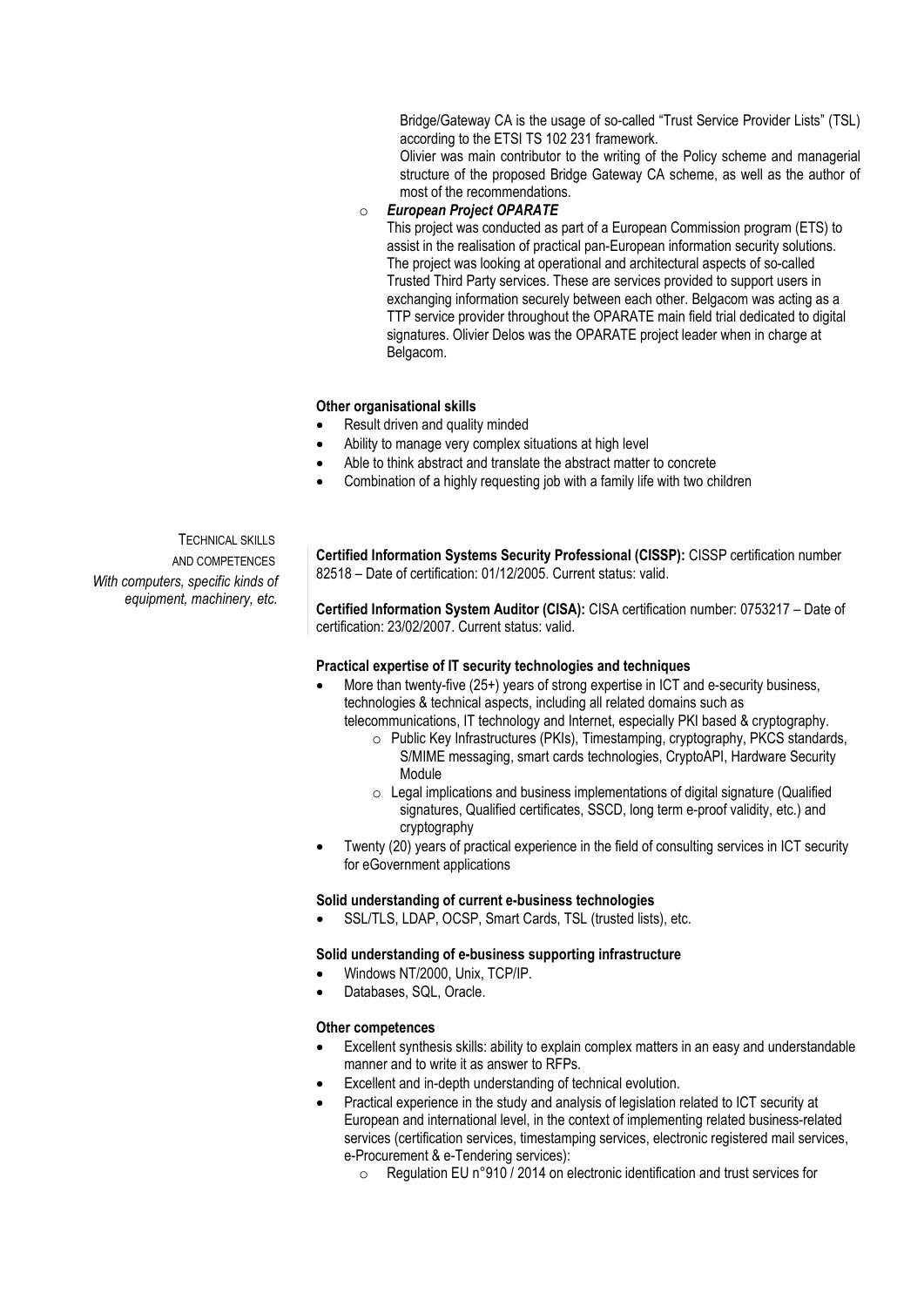electronic transactions in the internal market

- European Directive on Electronic signatures (1999/93/EC)<br>○ European Directive on Data Privacy (GDPR)<br>○ European Directive on e-Invoicing
- European Directive on Data Privacy (GDPR)
- European Directive on e-Invoicing
- o European Directive on e-Procurement
- Major contribution to the technical specifications and annex of Commission Decision 2009/767/EC of 16 October 2009 setting out measures facilitating the use of procedures by electronic means through the 'points of single contact', and its amendments through CD 2010/767/EC and CD 2013/662/EU.

OTHER SKILLS

AND COMPETENCES *Competences not mentioned above.*

- National Judge at the Belgian French speaking League of Athletics (LBFA) since 2015 previously regional Judge since 2012.
- World Para Athletics Technical Official Level 2 (NTO expert).
- Former Chairman of the Board of Directors of the "Ateliers du Léz'Arts Centre d'Expression et de Créativité", Genappe, Belgium (2010-2014)
- Sculpture, photography, writing (children literature).
- Sportive (running, squash, speed sail).
- Bee-keeping, entomology.
- Home brewing.
- Holder of a Red Cross European First Aid Certificate.

DRIVING LICENCE(S)<br>In order for cars driving all over Europe